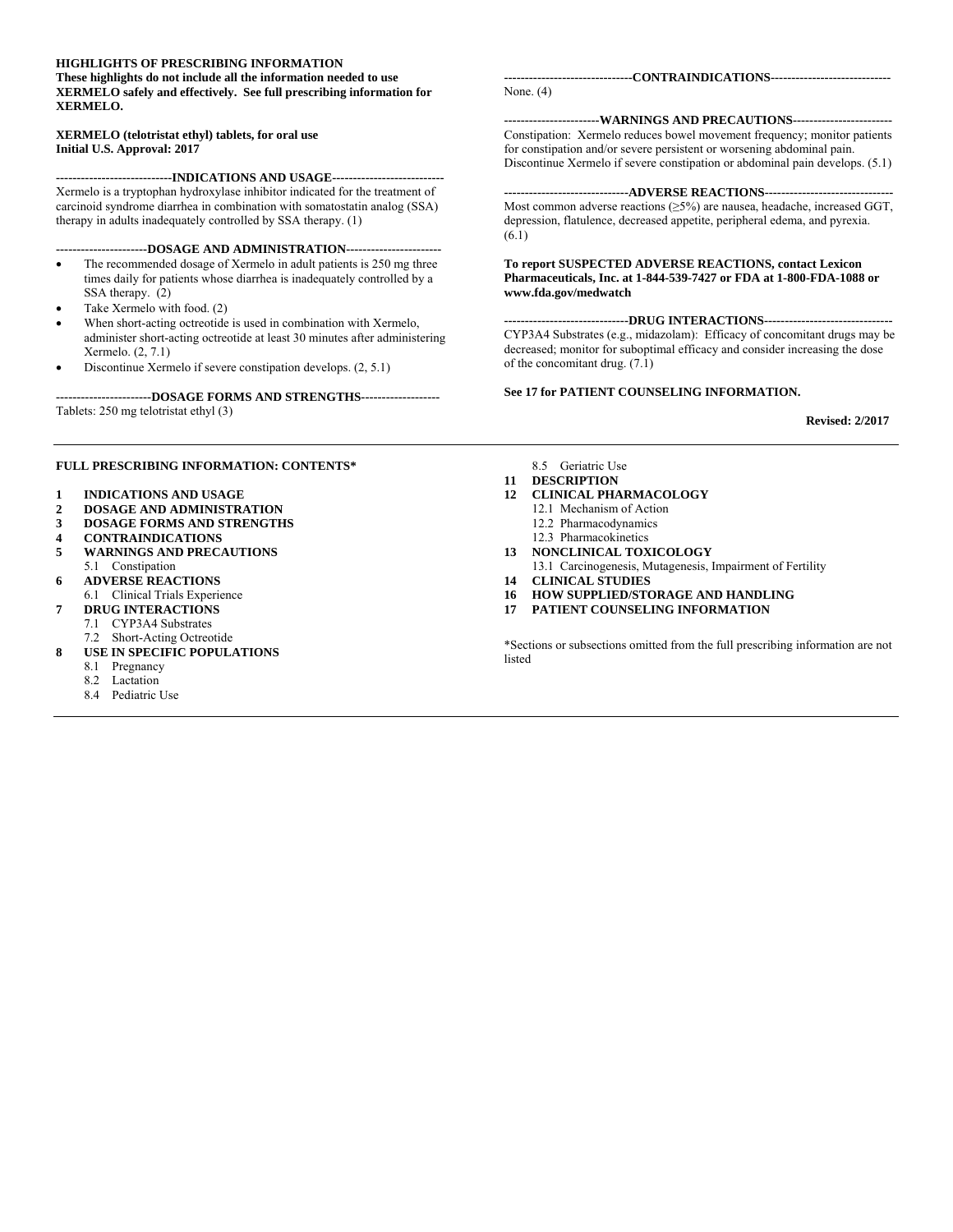## **FULL PRESCRIBING INFORMATION**

## **1 INDICATIONS AND USAGE**

Xermelo is indicated for the treatment of carcinoid syndrome diarrhea in combination with somatostatin analog (SSA) therapy in adults inadequately controlled by SSA therapy.

# **2 DOSAGE AND ADMINISTRATION**

The recommended dosage of Xermelo in adult patients is 250 mg three times daily for patients whose diarrhea is inadequately controlled by SSA therapy.

**Administration** 

- Take Xermelo with food *[see Clinical Pharmacology (12.3), Clinical Studies (14)]*.
- When short-acting octreotide is used in combination with Xermelo, administer shortacting octreotide at least 30 minutes after administering Xermelo *[see Clinical Pharmacology (12.3), Clinical Studies (14)]*.
- If a dose is missed, take the next dose at the regular time. Do not take 2 doses at the same time to make up for a missed dose.
- Discontinue Xermelo if severe constipation develops *[see Warnings and Precautions (5.1)].*

# **3 DOSAGE FORMS AND STRENGTHS**

Tablets: 250 mg telotristat ethyl; white to off-white, coated and oval with "T-E" debossed on one side and "250" debossed on the other side.

# **4 CONTRAINDICATIONS**

None.

# **5 WARNINGS AND PRECAUTIONS**

### **5.1 Constipation**

Xermelo reduces bowel movement frequency. In a 12-week, placebo-controlled trial, in which patients had 4 or greater bowel movements per day, 2 out of 45 patients treated with a higher than recommended dosage of Xermelo reported constipation. In one patient the constipation was serious, resulting in hospitalization. During the 36-week extension period with higher than the recommended dosage, 10 of 115 patients reported constipation: one developed intestinal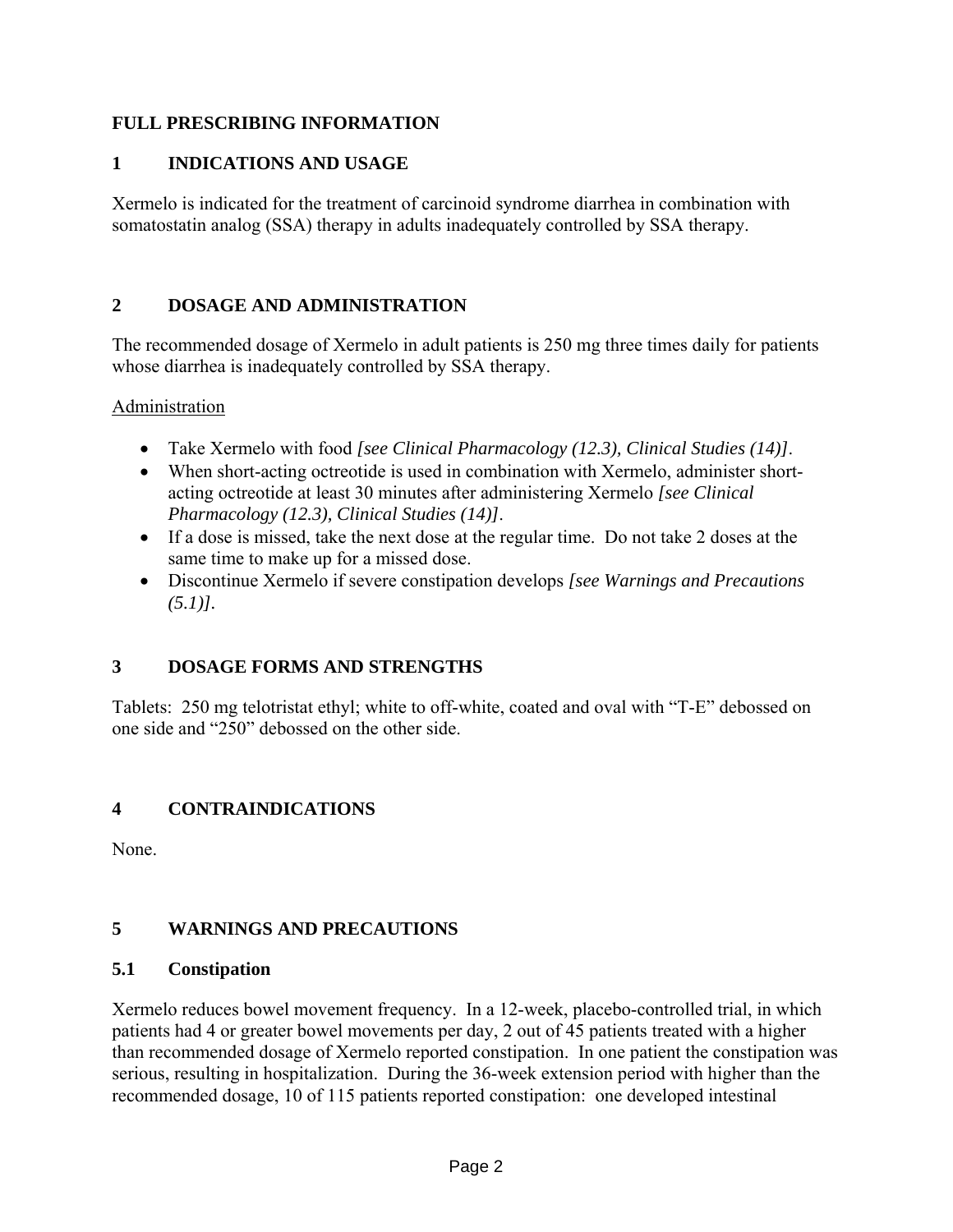perforation and one developed obstruction. In another 12-week, placebo-controlled trial in which patients had less than 4 bowel movements per day, 4 out of 25 patients treated with the recommended dosage of Xermelo reported constipation. Given that patients with metastatic carcinoid tumors may have impaired integrity of the gastrointestinal tract wall, monitor for the development of constipation and/or severe, persistent, or worsening abdominal pain in patients taking Xermelo. Discontinue Xermelo if severe constipation or severe persistent or worsening abdominal pain develops *[see Dosage and Administration (2), Adverse Reactions (6.1)]*.

## **6 ADVERSE REACTIONS**

### **6.1 Clinical Trials Experience**

Because clinical trials are conducted under widely varying conditions, adverse reaction rates observed in the clinical trials of a drug cannot be directly compared to rates in the clinical trials of another drug and may not reflect the rates observed in practice.

Xermelo was studied in a double-blind, placebo-controlled clinical trial of 90 patients with metastatic neuroendocrine tumors and carcinoid syndrome diarrhea. Patients reported between 4 to 12 bowel movements daily despite the use of SSA therapy at a stable dose for at least 3 months *[see Clinical Studies (14)]*. Placebo or Xermelo 250 mg was administered three times daily for 12 weeks. Concomitant anti-diarrheal medications (e.g., loperamide) were used by 43% (36% and 51% in the placebo and Xermelo group, respectively), pancreatic enzyme replacement medications by 39% (36% and 42% in the placebo and Xermelo group, respectively), and opioid analgesics by 29% (24% and 33% in the placebo and Xermelo group, respectively) of patients during the 12-week double-blind period of the trial.

Table 1 below lists adverse reactions occurring at an incidence of at least 5% in the Xermelo group (N=45) and at an incidence greater than placebo (N=45) during the 12-week placebocontrolled period of the trial.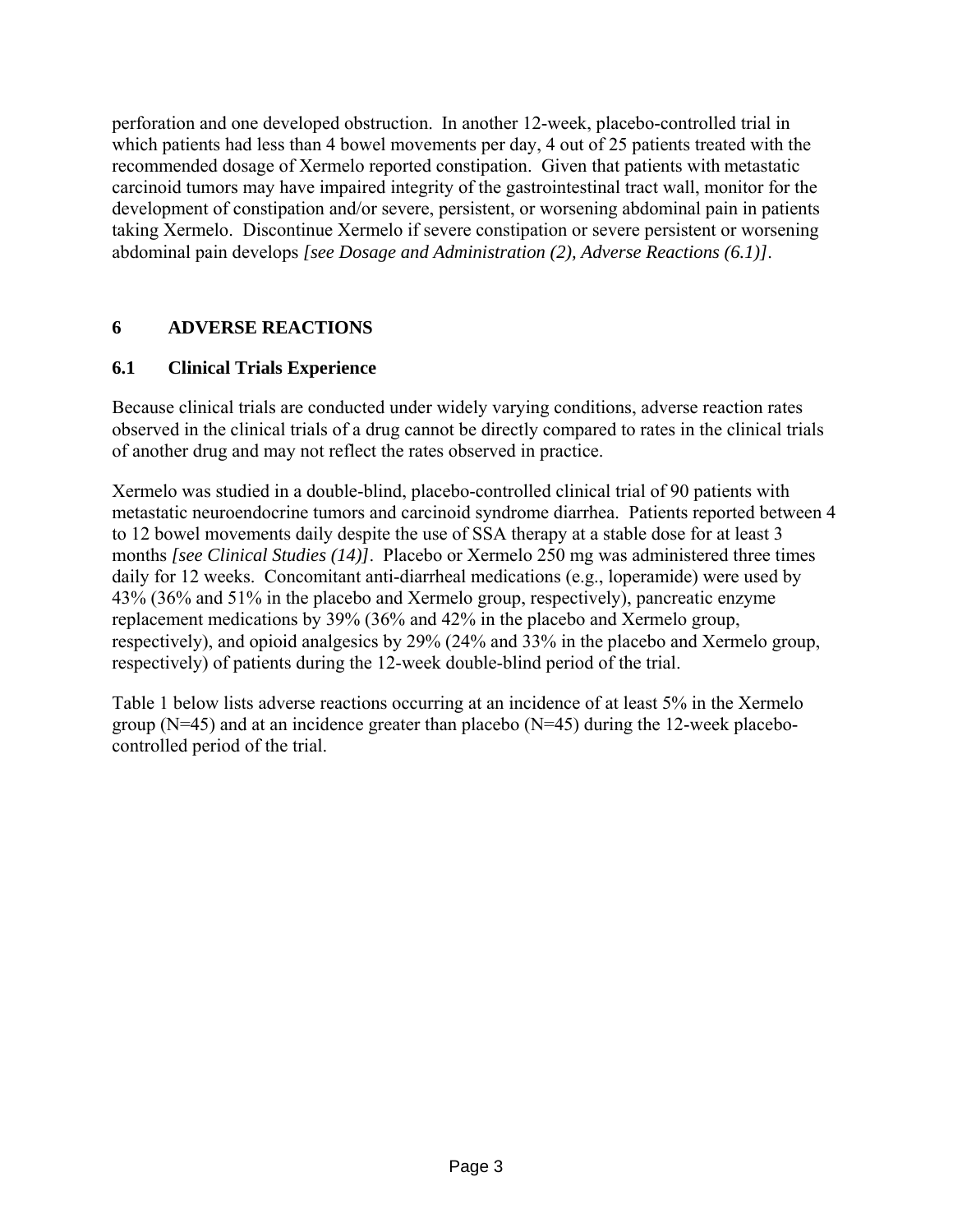### Table 1: Percent Common Adverse Reactions<sup>a</sup> by Treatment Group at 12-Weeks in a **Double-Blind Placebo-Controlled Clinical Trial of Patients with Carcinoid Syndrome Diarrhea**

| <b>Adverse Reaction</b>                            | <b>Xermelo</b><br>250 mg Three Times<br>Daily, $N=45$<br>(%) | Placebo,<br>$N=45$<br>(%)   |
|----------------------------------------------------|--------------------------------------------------------------|-----------------------------|
| Nausea                                             | 13                                                           | 11                          |
| Headache                                           |                                                              |                             |
| Increased gamma-<br>glutamyl-<br>transferase (GGT) |                                                              |                             |
| Depression <sup>b</sup>                            | 9                                                            |                             |
| Peripheral edema                                   |                                                              | $\mathcal{D}_{\mathcal{A}}$ |
| Flatulence                                         |                                                              |                             |
| Decreased appetite                                 |                                                              |                             |
| Pyrexia                                            |                                                              |                             |

<sup>a</sup> incidence of at least 5% in the Xermelo group and at an incidence greater than placebo

<sup>b</sup> including depression, depressed mood and decreased interest

In another placebo-controlled clinical trial of patients with carcinoid syndrome diarrhea and less than 4 bowel movements per day, the following additional adverse reactions, not listed in Table 1, of abdominal pain (including upper and lower abdominal pain, abdominal distention and gastrointestinal pain) and constipation were reported in at least 5% of patients in the Xermelo treated group and at an incidence greater than placebo *[see Warnings and Precautions (5.1)]*.

# Less Common Adverse Reactions:

The following is a list of adverse reactions occurring in less than 5% of patients receiving Xermelo during the 12-week placebo-controlled period of the clinical trial:

*Investigations*: increased alkaline phosphatase, increased alanine aminotransferase, and increased aspartate aminotransferase.

Fecaloma was reported in one patient treated with Xermelo during the 36-week open-label extension period following the 12-week double-blind period of the trial.

# **7 DRUG INTERACTIONS**

# **7.1 CYP3A4 Substrates**

Concomitant use of Xermelo may decrease the efficacy of drugs that are CYP3A4 substrates (e.g., midazolam) by decreasing their systemic exposure. Monitor for suboptimal efficacy and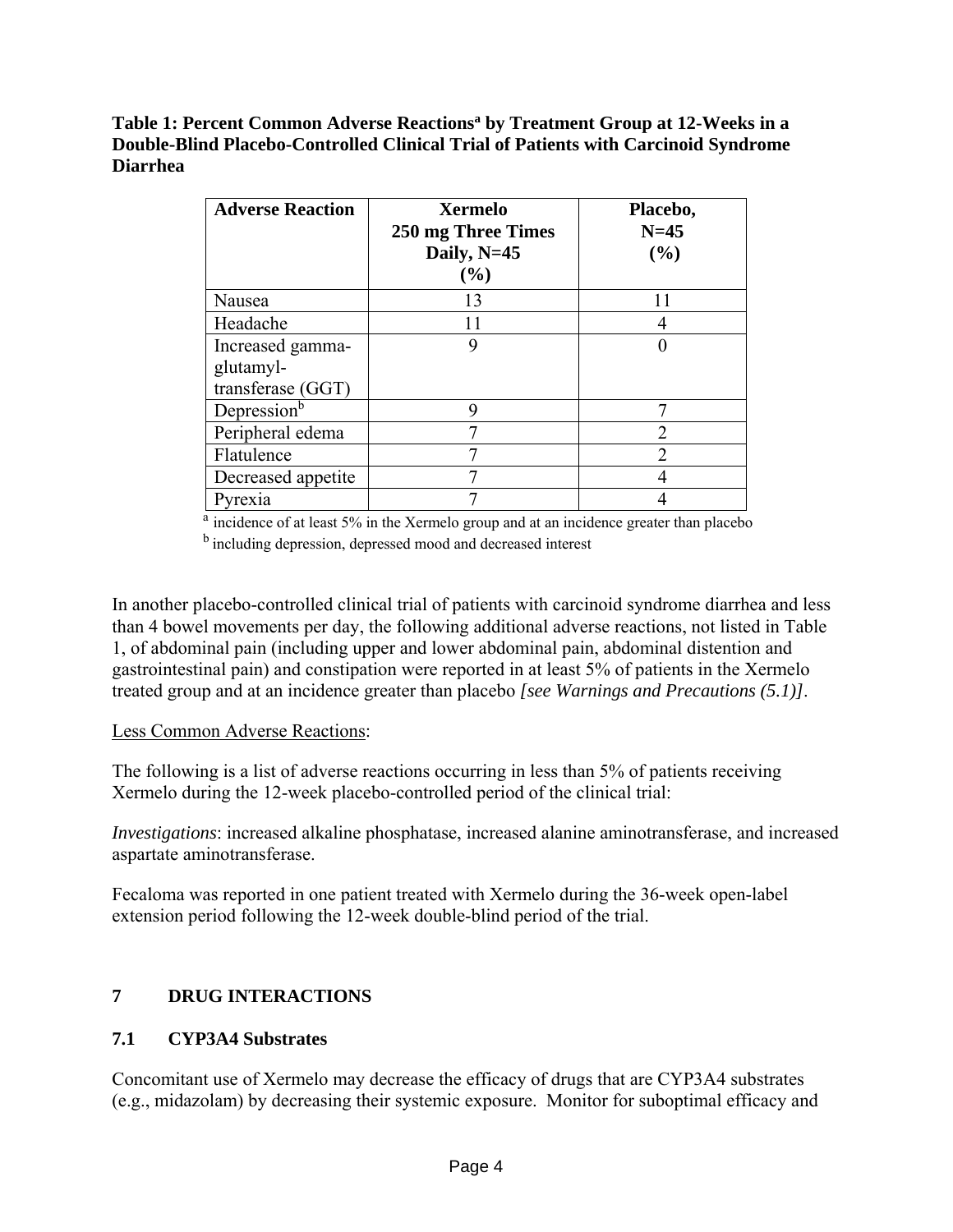consider increasing the dose for concomitant CYP3A4 substrates, if necessary *[see Clinical Pharmacology (12.3)]*.

# **7.2 Short-Acting Octreotide**

Concurrent administration of short-acting octreotide with Xermelo significantly decreased the systemic exposure of telotristat ethyl and telotristat, the active metabolite. If treatment with short-acting octreotide is needed in combination with Xermelo, administer short-acting octreotide at least 30 minutes after administration of Xermelo *[see Clinical Pharmacology (12.3), Clinical Studies (14)]*.

# **8 USE IN SPECIFIC POPULATIONS**

# **8.1 Pregnancy**

# Risk Summary

There are no human data with Xermelo use in pregnant women to inform a drug-associated risk. In animal reproduction studies, no effects on embryo-fetal development were observed with the administration of oral telotristat ethyl to rats during organogenesis at doses up to 750 mg/kg/day (approximately 9 times the exposure at the RHD [recommended human dose]). Treatment of pregnant rabbits with oral telotristat ethyl during organogenesis produced maternal toxicity and post-implantation loss at doses of 250 mg/kg/day or higher (approximately 15 times the exposure at the RHD), and reduced fetal weight at 500 mg/kg/day (approximately 33 times the exposure at the RHD). In a pre-/postnatal development study, an increased incidence of mortality in rat offspring was observed during postnatal days 0 to 4 at the maternal oral dose of 500 mg/kg/day (approximately 5 times the exposure at the RHD), given during organogenesis through lactation *[see Data]*.

The estimated background risk of major birth defects and miscarriage for the indicated population is unknown. All pregnancies have a background risk of birth defect, loss or other adverse outcomes. In the U.S. general population, the estimated background risk of major birth defects and miscarriage in clinically recognized pregnancies is 2% to 4% and 15% to 20%, respectively.

# Data

# *Animal data*

An embryo-fetal development study performed in rats with oral telotristat ethyl at doses up to 750 mg/kg/day (approximately 9 times the AUC [area under the plasma concentration-time curve] for the active metabolite at the RHD) during organogenesis produced no harm to embryofetal development.

In pregnant rabbits treated orally with telotristat ethyl during organogenesis, an increased incidence of post-implantation loss at doses of 250 and 500 mg/kg/day (approximately 15 times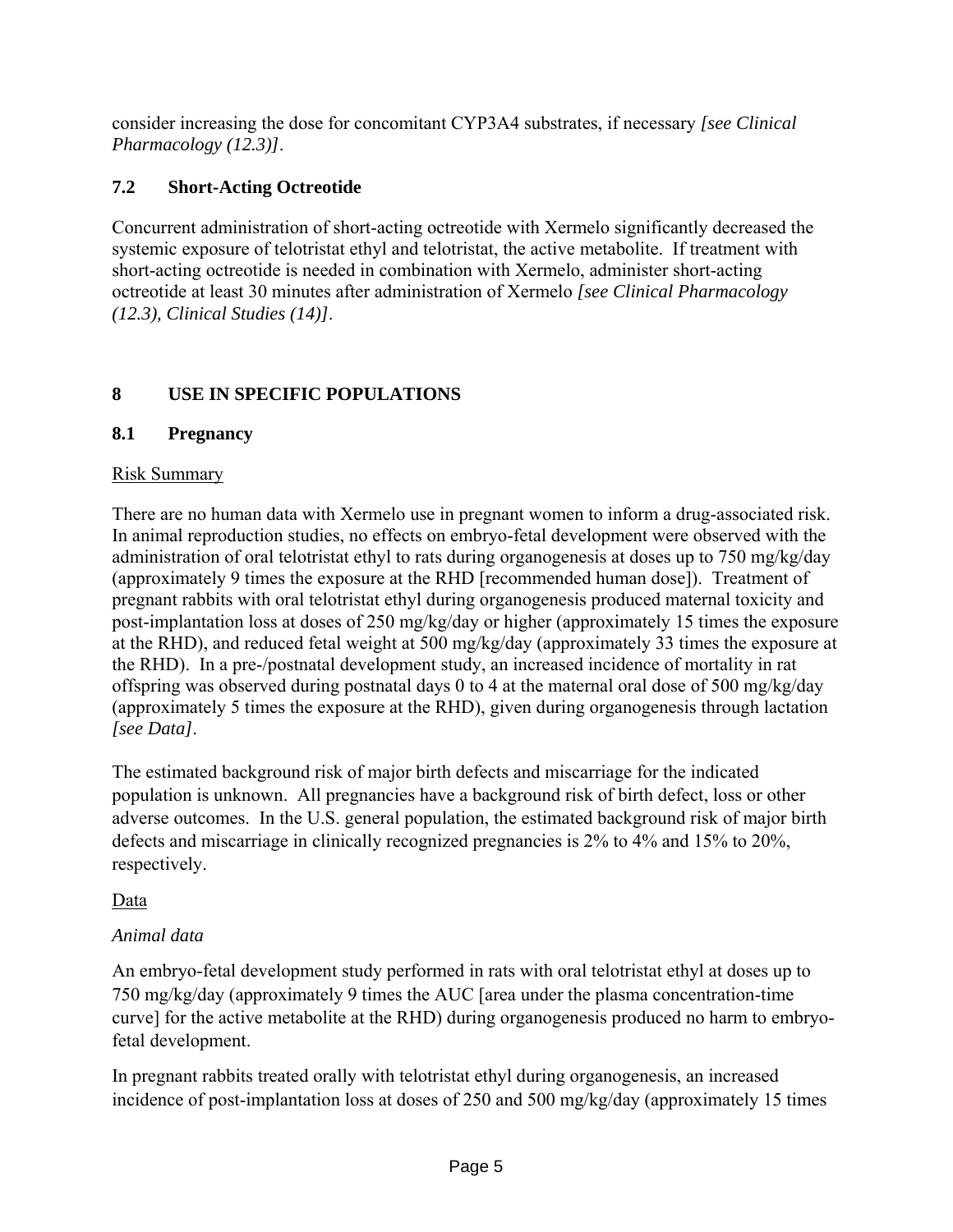the AUC for the active metabolite at RHD) and a decrease in fetal weight at 500 mg/kg/day (approximately 33 times the AUC for the active metabolite at the RHD) was observed. The adverse effects on embryo-fetal development were associated with maternal toxicity (impaired weight gain and/or mortality) at 250 and 500 mg/kg/day. No adverse effects on embryo-fetal development were observed at 125 mg/kg/day (approximately 5 times the AUC for the active metabolite at the RHD).

A pre-/postnatal development study was conducted in rats using oral administration of 100, 200, and 500 mg/kg/day telotristat ethyl during organogenesis through lactation. An increased incidence of pup mortality was observed during postnatal days 0 to 4 at the maternal dose of 500 mg/kg/day (approximately 5 times the AUC for the active metabolite at the RHD). No developmental abnormalities or effects on growth, learning and memory, or reproductive performance were observed through maturation of offspring at maternal doses of up to 500 mg/kg/day in surviving offspring.

## **8.2 Lactation**

### Risk Summary

There are no data on the presence of telotristat ethyl in human or animal milk, the effects on the breastfed infant, or the effects on milk production. The effects of local gastrointestinal and systemic exposure to telotristat ethyl on breastfed infants are unknown. The developmental and health benefits of breastfeeding should be considered along with the mother's clinical need for Xermelo and any potential adverse effects on the breastfed infant from Xermelo or from the underlying maternal condition.

### Clinical Considerations

Monitor the breastfed infant for symptoms of constipation.

### **8.4 Pediatric Use**

The safety and effectiveness of Xermelo in pediatric patients have not been established.

### **8.5 Geriatric Use**

Of 45 patients in a clinical trial of Xermelo, 19 (42%) patients were 65 years of age and over. No overall differences in safety or effectiveness were observed between these patients and younger patients, and other reported clinical experience has not identified differences in responses between the elderly and younger patients, but greater sensitivity of some older individuals cannot be ruled out.

# **11 DESCRIPTION**

Xermelo (telotristat ethyl) tablets contain telotristat ethyl as telotristat etiprate, a tryptophan hydroxylase inhibitor. Telotristat etiprate is the hippurate salt of telotristat ethyl [(S)-ethyl 2-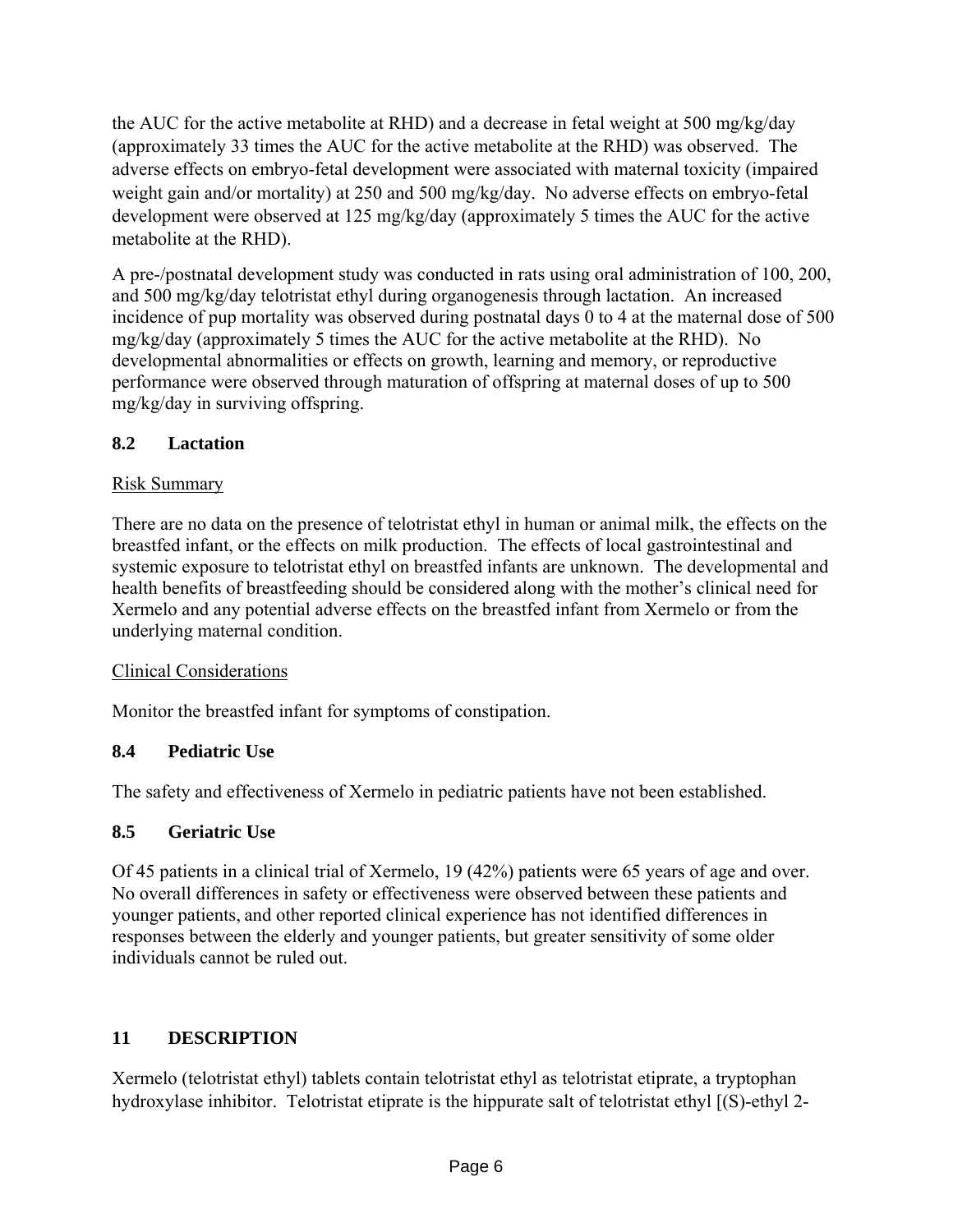amino-3-(4-(2-amino-6-((R)-1-(4-chloro-2-(3-methyl-1H-pyrazol-1-yl)phenyl)-2,2,2 trifluoroethoxy)pyrimidin-4-yl)phenyl)propanoate], which undergoes hydrolysis to the active metabolite, (S)-2-amino-3-(4-(2-amino-6-((R)-1-(4-chloro-2-(3-methyl-1H-pyrazol-1-yl)phenyl)- 2,2,2-trifluoroethoxy)pyrimidin-4-yl)phenyl)propanoic acid.

The molecular formula of telotristat etiprate is  $C_{27}H_{26}CIF_3N_6O_3 \cdot C_9H_9NO_3$  and its molecular weight is 754.2. The molecular weight of the free base (telotristat ethyl) is 575.0.

Chemical Structure:



Telotristat etiprate is a white to off-white solid. The solubility is a function of pH at 25°C; at pH 1 (0.1N HCl), the solubility is greater than 71 mg/mL. , at pH 3 phosphate buffer, the solubility is 0.30 mg/mL, at a pH of 5 to 9, the solubility is negligible. In organic solvents, telotristat etiprate is freely soluble in methanol, soluble in acetone, and sparingly soluble in ethanol.

Each Xermelo tablet contains 250 mg of telotristat ethyl (free base) which is equivalent to 328 mg telotristat etiprate. The inactive ingredients of Xermelo tablets include: colloidal silicon dioxide, croscarmellose sodium, hydroxypropyl cellulose, lactose anhydrous, macrogol/PEG, magnesium stearate, polyvinyl alcohol [part hydrolyzed], talc and titanium dioxide.

# **12 CLINICAL PHARMACOLOGY**

# **12.1 Mechanism of Action**

Telotristat, the active metabolite of telotristat ethyl, is an inhibitor of tryptophan hydroxylase, which mediates the rate limiting step in serotonin biosynthesis. The *in vitro* inhibitory potency of telotristat towards tryptophan hydroxylase is 29 times higher than that of telotristat ethyl. Serotonin plays a role in mediating secretion, motility, inflammation, and sensation of the gastrointestinal tract, and is over-produced in patients with carcinoid syndrome. Through inhibition of tryptophan hydroxylase, telotristat and telotristat ethyl reduce the production of peripheral serotonin, and the frequency of carcinoid syndrome diarrhea.

# **12.2 Pharmacodynamics**

In healthy subjects, telotristat ethyl 500 mg three times daily (twice the recommended dosage) for 14 days decreased whole blood serotonin and 24-hour urinary 5-hydroxyindolacetic acid (u5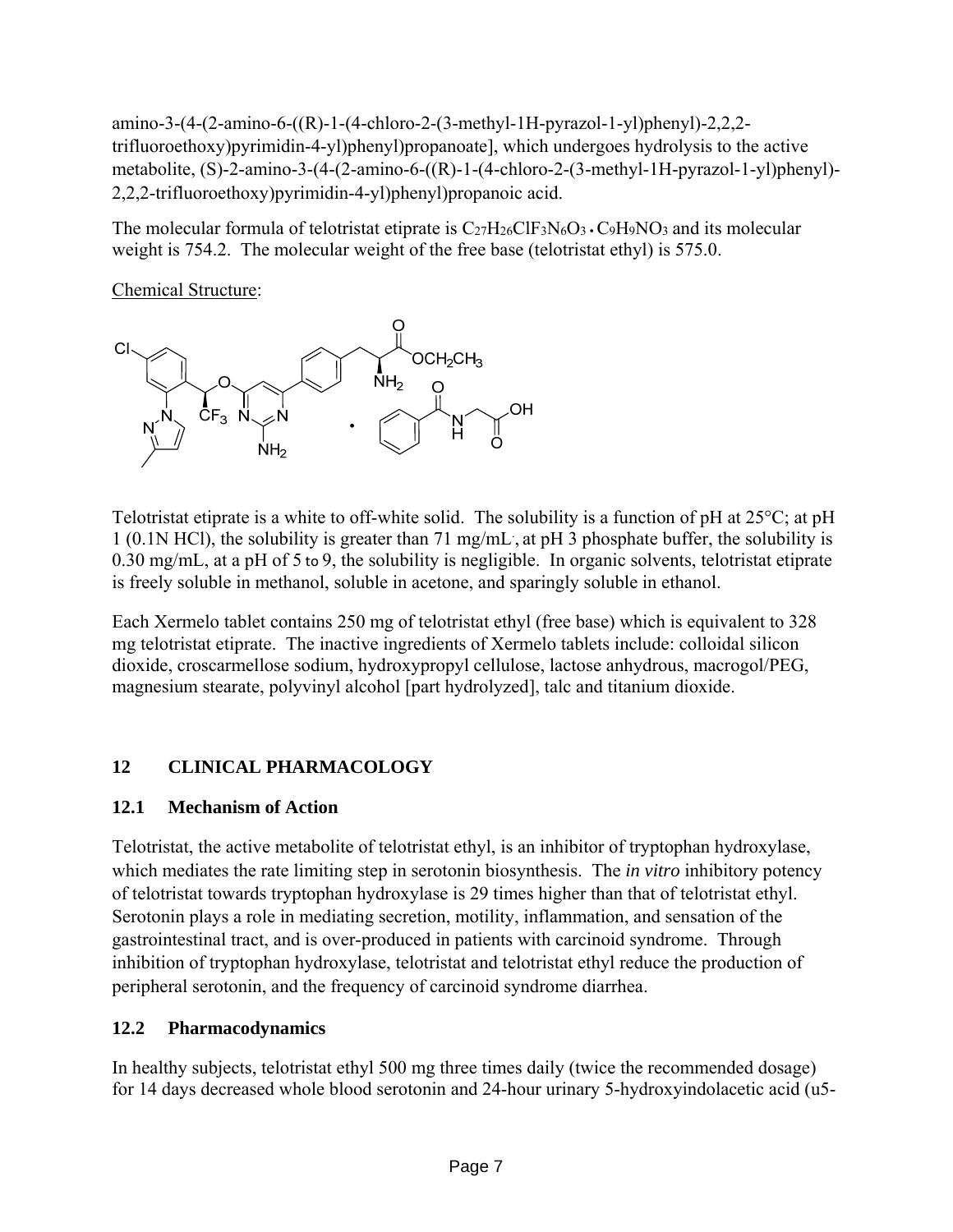HIAA) from baseline. A decrease in 24-hour u5-HIAA was observed as early as after 5 days of treatment.

In patients with metastatic neuroendocrine tumors and carcinoid syndrome diarrhea, 24-hour u5- HIAA decreased from baseline following 6 and 12 weeks of treatment with Xermelo 250 mg three times a day, whereas placebo did not decrease u5-HIAA.

# Cardiac Electrophysiology

At a dose 6 times the recommended dose of 250 mg, Xermelo does not prolong the QT interval to any clinically relevant extent.

# **12.3 Pharmacokinetics**

# Absorption

After a single oral dose of telotristat ethyl to healthy subjects, telotristat ethyl was absorbed and metabolized to its active metabolite, telotristat. Peak plasma concentrations of telotristat ethyl were achieved within 0.5 to 2 hours, and those of telotristat within 1 to 3 hours. Plasma concentrations thereafter declined in a biphasic manner. Following administration of a single 500 mg dose of telotristat ethyl (twice the recommended dosage) under fasted conditions in healthy subjects, the mean  $C_{\text{max}}$  and  $AUC_{0\text{-inf}}$  were 4.4 ng/mL and 6.23 ng•hr/mL, respectively for telotristat ethyl. The mean  $C_{\text{max}}$  and  $AUC_{0\text{-inf}}$  were 610 ng/mL and 2320 ng•hr/mL, respectively for telotristat. Peak plasma concentrations and AUC of telotristat ethyl and telotristat appeared to be dose proportional following administration of a single dose of telotristat ethyl in the range of 100 mg (0.4 times the lowest recommended dose to 1000 mg [4 times the highest recommended dose]) under fasted conditions.

Following multiple-dose administration of telotristat ethyl 500 mg three times daily, there was negligible accumulation at steady state for both telotristat ethyl and telotristat.

In patients with metastatic neuroendocrine tumors and carcinoid syndrome diarrhea treated with SSA therapy, the median  $T_{\text{max}}$  for telotristat ethyl and telotristat was approximately 1 and 2 hours, respectively. Following administration of 500 mg telotristat ethyl three times daily, with meals in patients, the mean  $C_{\text{max}}$  and  $AUC_{0.6hr}$  were approximately 7 ng/mL and 22 ng•hr/mL, respectively, for telotristat ethyl. The mean  $C_{\text{max}}$  and  $AUC_{0-6hr}$  were approximately 900 ng/mL and 3000 ng•hr/mL, respectively for telotristat. The pharmacokinetic parameters for both telotristat ethyl and telotristat were highly variable with about 55% coefficient of variation.

# *Food Effect*

Administration of a single 500 mg dose of Xermelo (twice the recommended dose) with food resulted in higher exposure to both telotristat ethyl and telotristat. The systemic exposure to telotristat ethyl, was significantly increased following administration with a high-fat meal, with  $C_{\text{max}}$ , and  $AUC_{0\text{-inf}}$  being 112%, and 264% higher, respectively compared to the fasted state. Following administration of a single 500 mg dose of telotristat ethyl under the fed conditions in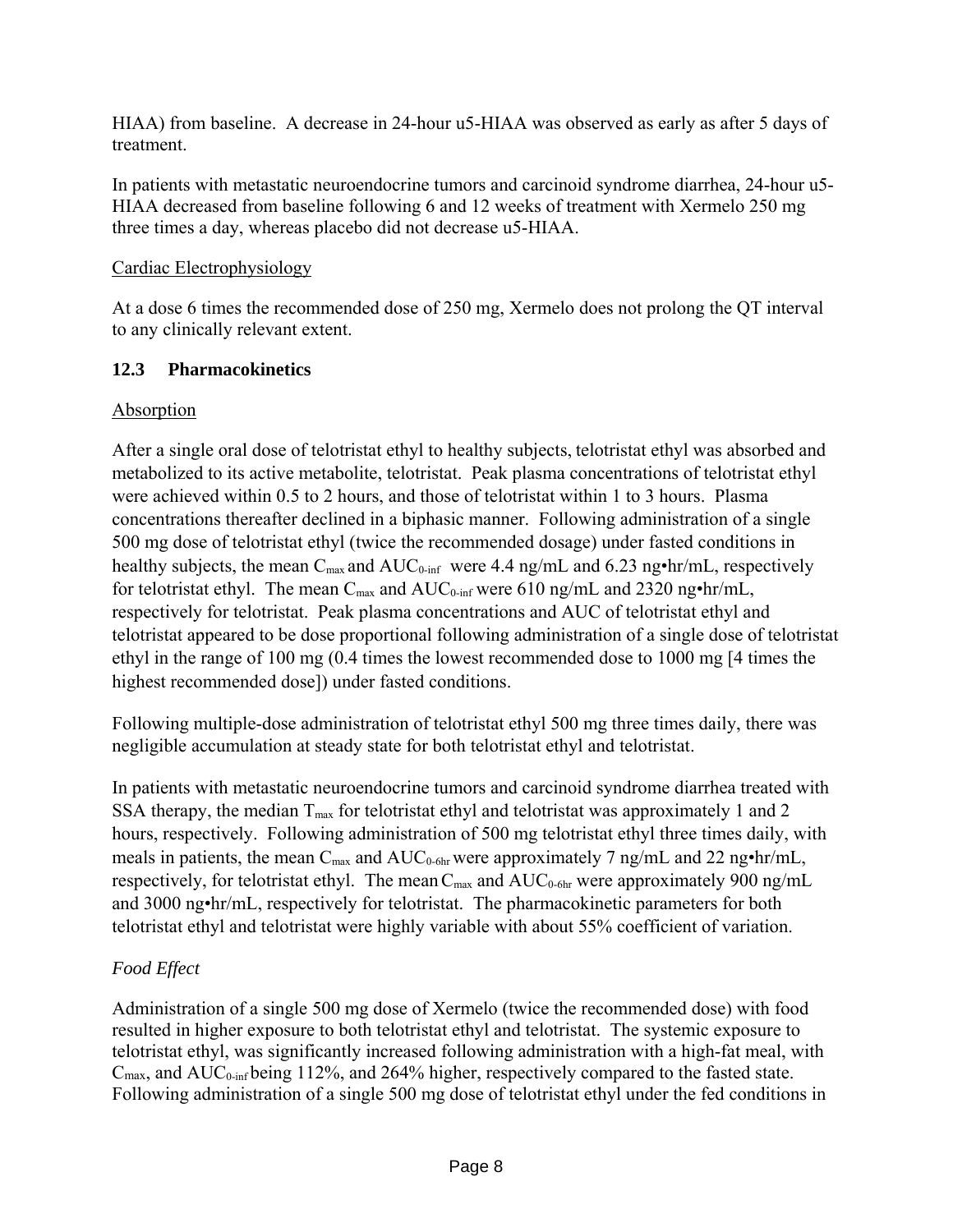healthy subjects, the mean  $C_{\text{max}}$  and  $AUC_{0\text{-inf}}$  were 10.5 ng/mL and 21.6 ng•hr/mL, respectively for telotristat ethyl. The  $C_{\text{max}}$  and  $AUC_{0\text{-inf}}$  values for telotristat were also increased by 47% and 33%, respectively, with a high-fat meal compared to the fasted state. The mean  $C_{\text{max}}$  and  $AUC_{0\text{-inf}}$ were 908 ng/mL and 2980 ng•hr/mL, respectively for telotristat under the fed condition. *[see Dosage and Administration (2)]*.

## **Distribution**

Both telotristat ethyl and telotristat are greater than 99% bound to human plasma proteins.

*In vitro* data suggests that telotristat is a substrate of P-glycoprotein.

## Elimination

Following a single 500 mg oral dose of telotristat ethyl in healthy subjects, the apparent half-life was approximately 0.6 hours for telotristat ethyl and 5 hours for telotristat. The apparent total clearance at steady state (CL/Fss) following oral dosing with telotristat ethyl 500 mg three times daily for 14 days (twice the recommended dosage) in healthy subjects was 2.7 and 152 L/hr for telotristat ethyl and telotristat, respectively.

## *Metabolism*

After oral administration, telotristat ethyl undergoes hydrolysis via carboxylesterases to telotristat, its active metabolite. Telotristat is further metabolized. Among the metabolites of telotristat, the systemic exposure to an acid metabolite of oxidative deaminated decarboxylated telotristat was about 35% of that of telotristat. *In vitro* data suggest that telotristat ethyl and telotristat are not substrates for CYP enzymes.

# *Excretion*

Following a single 500 mg oral dose of <sup>14</sup>C-telotristat ethyl, 93.2% of the dose was recovered over 240 hours: 92.8% was recovered in the feces, with less than 0.4% being recovered in the urine.

### Specific Populations

### *Age and Sex*

Population pharmacokinetic analysis indicated that age (18 to 83 years) and sex do not affect the pharmacokinetics of telotristat.

# *Renal Impairment*

Population pharmacokinetic analysis indicated that creatinine clearance (20 to 89 mL/min) does not affect the pharmacokinetics of telotristat. Xermelo was not studied in end-stage renal disease (ESRD) patients who require dialysis.

### *Hepatic Impairment*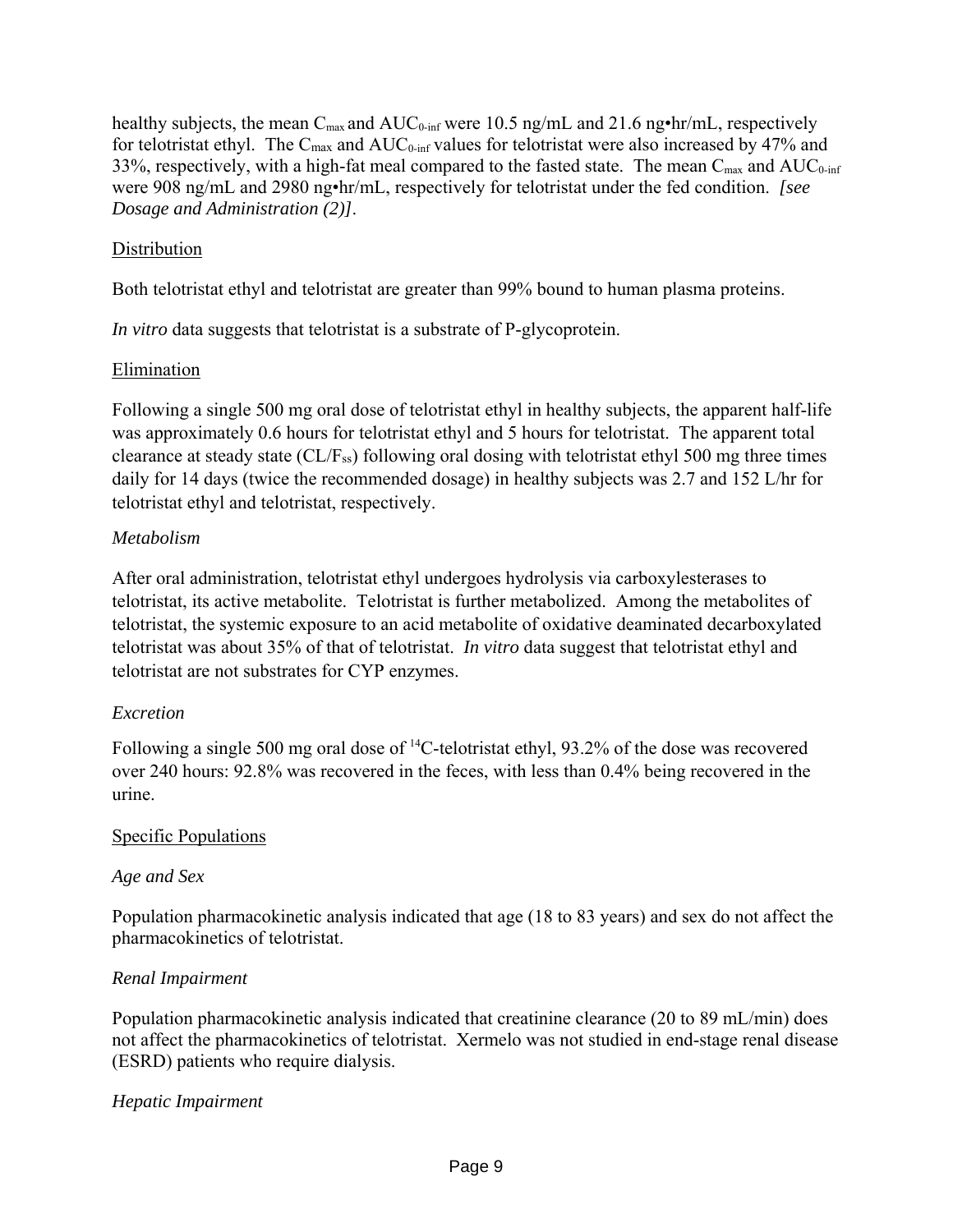Population pharmacokinetic analysis indicated that mild hepatic impairment (defined as total bilirubin greater than 1 to 1.5 times the upper limit of normal [ULN] or AST greater than the ULN) does not affect the pharmacokinetics of telotristat. The effect of moderate or severe hepatic impairment (defined as total bilirubin greater than 1.5 times the ULN and any value for AST) is unknown.

### Drug Interaction Studies

## *Effect of Telotristat Ethyl on Other Drugs*

### *In vitro studies*

The potential for telotristat ethyl and telotristat to induce CYP enzymes (1A2 and 2B6) or inhibit CYP enzymes (2B6, 2C8, and 2C9) has not been adequately studied *in vitro*.

*In vitro* telotristat ethyl inhibited P-glycoprotein (P-gp) and breast cancer resistance protein (BCRP), but telotristat did not inhibit P-gp and BCRP at the clinically relevant concentrations. However, *in vivo* drug interaction potential via inhibition of BCRP is low based on *in vitro* studies and *in vivo* findings.

Based on *in vitro* studies, *in vivo* drug interaction potential via inhibition of organic cation transporter 1 (OCT1), OCT2, organic anion transporter 1 (OAT1), OAT3, organic anion transporting polypeptide 1B1 (OATP1B1), OATP1B3, or bile salt export pump (BSEP) transporters by telotristat ethyl and telotristat is low at the recommended dosage.

### *Midazolam (sensitive CYP3A4 substrate)*

Following administration of multiple doses of telotristat ethyl, the systemic exposure to concomitant midazolam was significantly decreased. When 3 mg midazolam was coadministered orally after 5 day treatment with telotristat ethyl 500 mg three times daily (twice the recommended dosage), the mean  $C_{\text{max}}$ , and  $AUC_{0\text{-inf}}$  for midazolam were decreased by 25%, and  $48\%$ , respectively, compared to administration of midazolam alone. The mean  $C_{\text{max}}$ , and AUC0-inf for the active metabolite, 1'-hydroxymidazolam, were also decreased by 34%, and 48%, respectively. The reduction in the systemic exposure to both midazolam and its active metabolite suggests that the glucuronidation of 1'-hydroxymidazolam may have been increased by telotristat ethyl *[see Drug Interactions (7.1)]*.

### *Fexofenadine (sensitive P-gp substrate)*

The Cmax and AUC of fexofenadine increased by 16% when a single 180 mg dose of fexofenadine was co-administered orally with the final dose of telotristat ethyl 500 mg administered three times daily (twice the recommended dosage) for 5 days. Clinically meaningful interactions with P-gp substrates are unlikely.

# *Effect of Other Drugs on Telotristat Ethyl*

*Short-Acting Octreotide*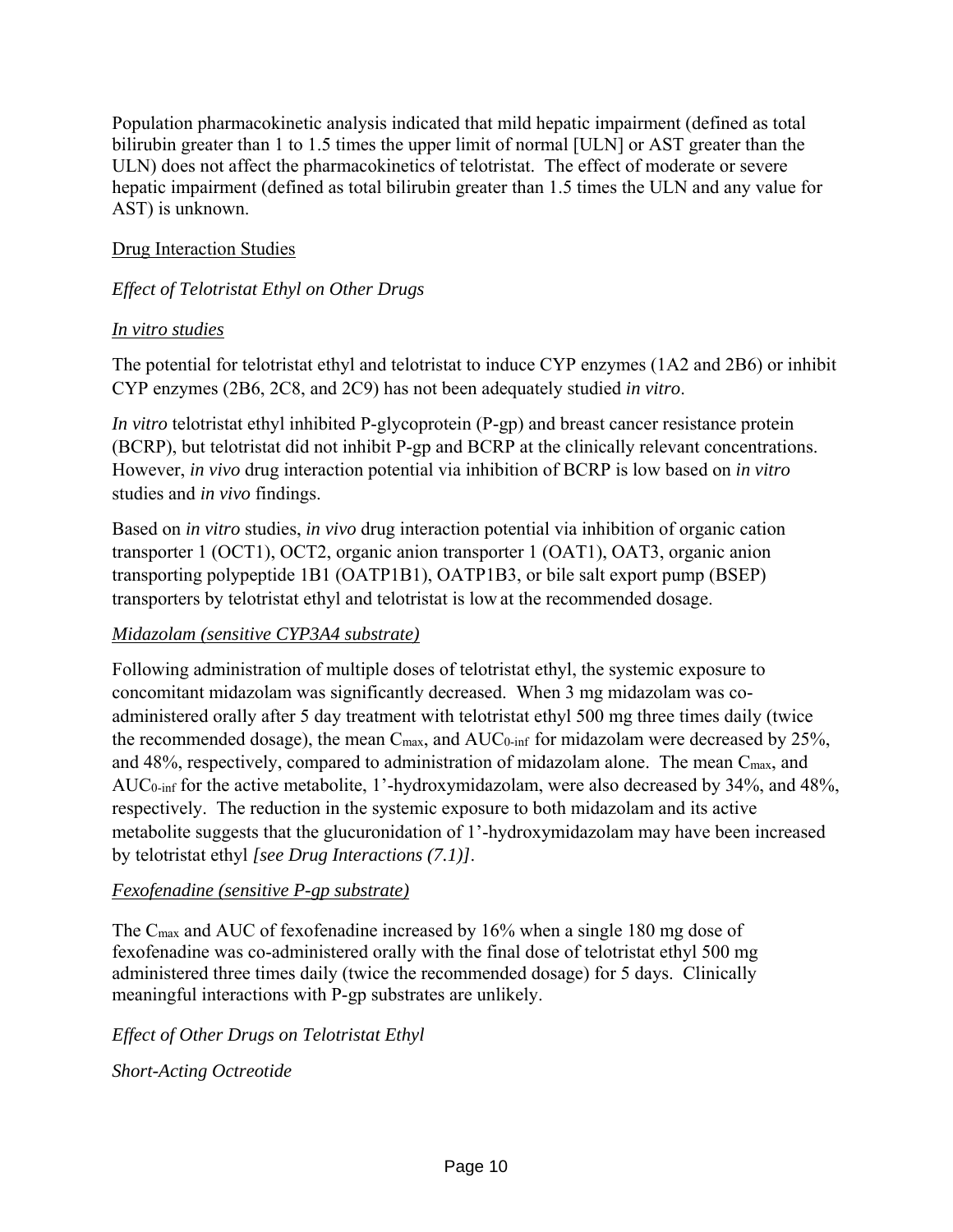The mean C<sub>max</sub> and AUC<sub>0-last</sub> of telotristat ethyl were decreased by 86% and 81%, respectively, following administration of a single 500 mg dose of Xermelo (twice the recommended dose), coadministered with short-acting octreotide 200 mcg injected subcutaneously in healthy subjects. The mean Cmax and AUC0-last of telotristat were decreased by 79% and 68%, respectively *[see Clinical Studies (14)]*.

# **13 NONCLINICAL TOXICOLOGY**

# **13.1 Carcinogenesis, Mutagenesis, Impairment of Fertility**

In a 26-week study in transgenic (Tg.rasH2) mice, telotristat ethyl was not tumorigenic at oral doses up to 300 mg/kg/day.

Telotristat ethyl was negative in the *in vitro* Ames test, the *in vitro* chromosomal aberration test using Chinese hamster ovary cells, and the *in vivo* rat micronucleus test.

Telotristat ethyl at oral doses up to 500 mg/kg/day (approximately 5 times the AUC for the active metabolite at the RHD) was found to have no effect on fertility and reproductive performance of male or female rats.

# **14 CLINICAL STUDIES**

A 12-week double-blind, placebo-controlled, randomized, multicenter trial of Xermelo was conducted in adult patients with a well-differentiated metastatic neuroendocrine tumor and carcinoid syndrome diarrhea who were having between 4 to 12 daily bowel movements despite the use of SSA therapy at a stable dose for at least 3 months. Patients were randomized to placebo or treatment with Xermelo 250 mg three times daily.

Study medication was administered within 15 minutes before or within 1 hour after a meal or snack *[see Dosage and Administration (2)]*. All patients were required to stay on their baseline SSA regimen and were allowed to use rescue medication (short-acting octreotide) and antidiarrheals (e.g., loperamide) for symptomatic relief. A total of 90 patients were evaluated for efficacy. The mean age of the population was 63 years of age (range 37 to 83 years), 50% were male, and 90% were White.

The primary efficacy endpoint was the change from baseline in the number of daily bowel movements averaged over the 12-week treatment period. The analysis results can be found in Table 2 below. The average was based on the number of days with valid, non-missing data. When a patient had more than 6 weeks of missing data, the change from baseline was considered equal to zero. A week of missing data was defined as a patient missing at least 4 days of diary data in that week.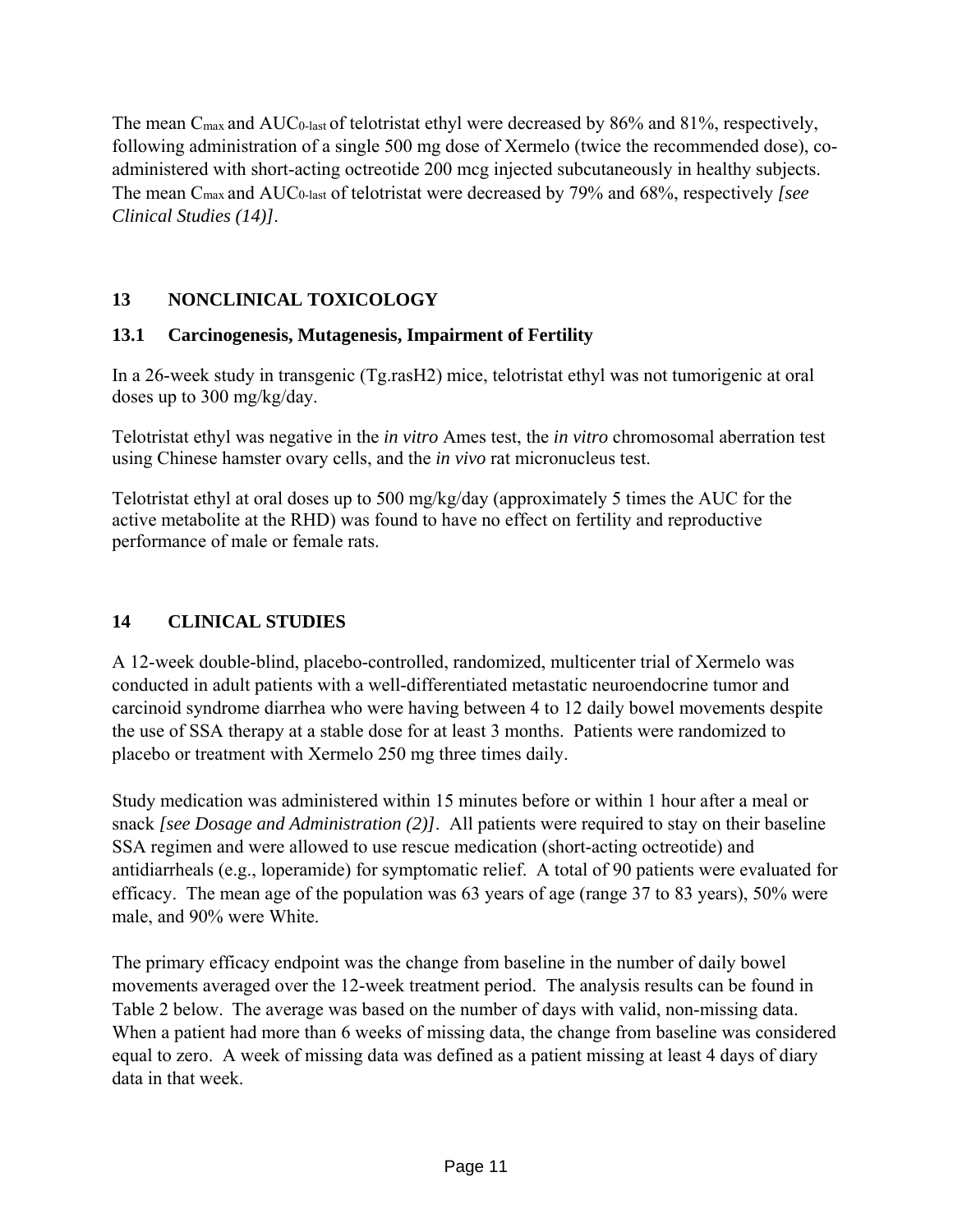|                                                                                                                                                                                                                                                                                                                                                       | <b>Parameter</b>                                                   | <b>Xermelo</b><br>250 mg three<br>times daily | <b>Placebo</b>                      |  |
|-------------------------------------------------------------------------------------------------------------------------------------------------------------------------------------------------------------------------------------------------------------------------------------------------------------------------------------------------------|--------------------------------------------------------------------|-----------------------------------------------|-------------------------------------|--|
| <b>Bowel</b>                                                                                                                                                                                                                                                                                                                                          | Number of Patients                                                 | 45                                            | 45                                  |  |
| <b>Movements/Day</b>                                                                                                                                                                                                                                                                                                                                  | Baseline Mean (SD)                                                 | 6.1(2.1)                                      | 5.2(1.4)                            |  |
| At Baseline <sup>a</sup>                                                                                                                                                                                                                                                                                                                              | Median (Min, Max)                                                  | 5.5(3.5, 13.0)                                | 5.1(3.5, 9.0)                       |  |
|                                                                                                                                                                                                                                                                                                                                                       |                                                                    |                                               |                                     |  |
| <b>Change From</b><br><b>Baseline In Bowel</b><br><b>Movements/Day</b>                                                                                                                                                                                                                                                                                | Change Averaged over 12<br>Weeks: Mean (SD)<br>Median (Min, Max)   | $-1.4(1.4)$<br>$-1.3(-6.1, 1.6)$              | $-0.6(0.8)$<br>$-0.6$ $(-2.7, 0.8)$ |  |
| <b>Averaged Over 12</b><br><b>Weeks</b>                                                                                                                                                                                                                                                                                                               | <b>Estimate of Treatment</b><br>Difference $(97.5\% \text{ CL})^b$ | $-0.8c$<br>$(-1.3, -0.3)$                     |                                     |  |
| CL=confidence limit; SD=standard deviation.<br><sup>a</sup> Baseline Bowel Movements/Day was assessed over the 3-4 week screening/run-in period.<br><sup>b</sup> Statistical tests used a blocked 2-sample Wilcoxon Rank Sum statistic (van Elteren test)<br>stratified by the u5-HIAA stratification at randomization. CLs were based on the Hodges- |                                                                    |                                               |                                     |  |

**Table 2: Change from Baseline in Bowel Movements/Day Averaged Over 12 Weeks in Adult Patients with Carcinoid Syndrome Diarrhea** 

Lehmann estimator of the median paired difference.  $\degree$  p<0.001

In the 12-week study, a difference in average weekly reductions in bowel movement frequency between Xermelo and placebo was observed as early as 1 to 3 weeks, and persisted for the remaining 9 weeks of the study.

To aid in the interpretation of the bowel movement reduction results, the proportion of patients reporting any particular level of reduction in overall average bowel movement frequency is depicted in Figure 1 below. For example, 33% of patients randomized to Xermelo and 4% of patients randomized to placebo experienced a reduction in overall average bowel movements from baseline of at least 2 bowel movements per day.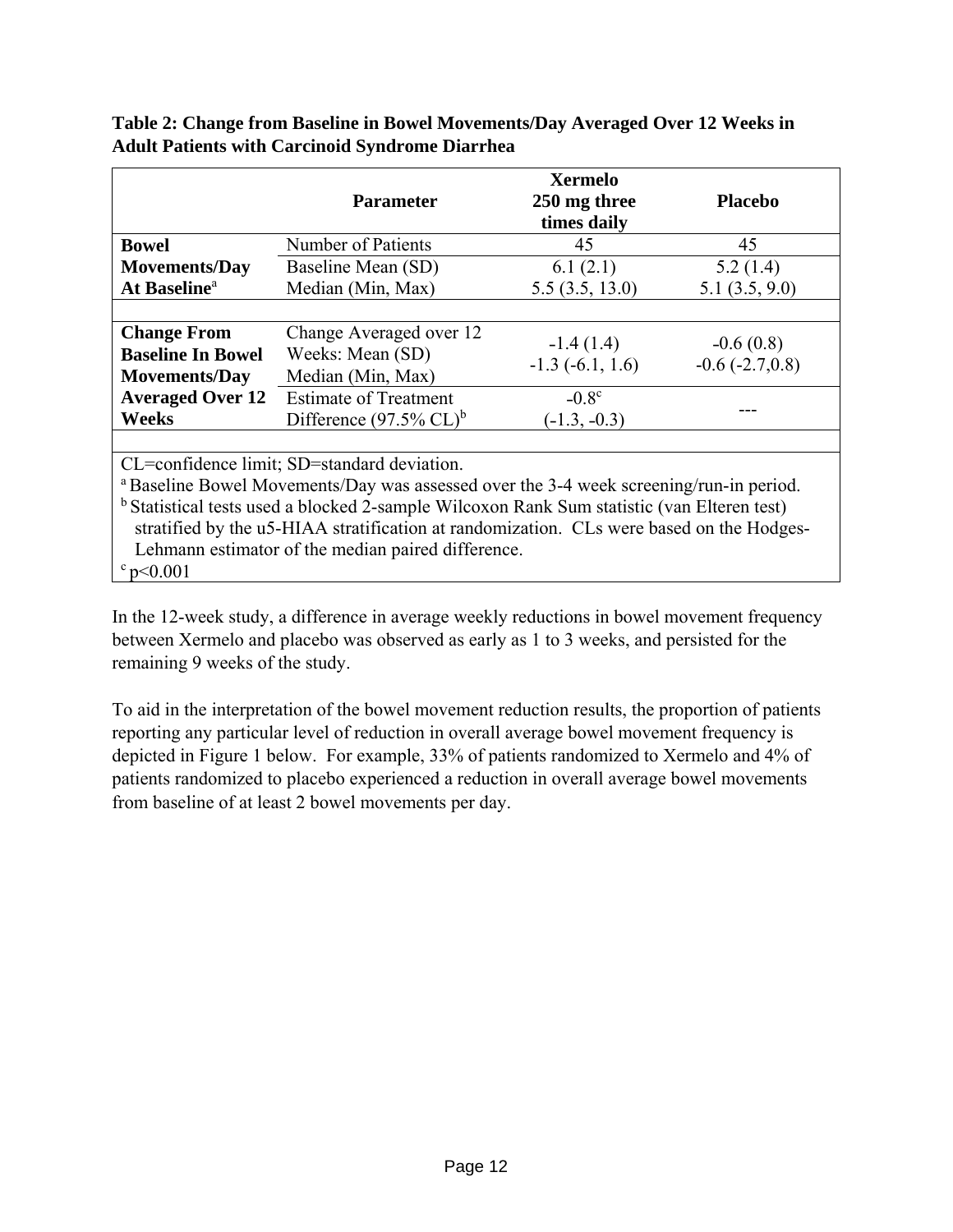



Other symptoms of carcinoid syndrome (abdominal pain or flushing) did not show improvement in the comparison of Xermelo to placebo.

The average number of daily short-acting octreotide injections used for rescue therapy over the 12-week double-blind treatment period was 0.3 and 0.7 in the Xermelo and placebo groups, respectively. In the subgroup of patients who received short-acting octreotide injections, observed reductions in the number of bowel movements per day and treatment differences were generally consistent with the reductions and differences observed in patients who did not receive rescue therapy, and were similar to the overall data presented in Table 2 above *[see Dosage and Administration (2), Drug Interactions (7.2)]*.

A third randomized treatment arm of Xermelo 500 mg three times daily did not demonstrate additional treatment benefit on the primary endpoint and had a greater incidence of adverse reactions than Xermelo 250 mg three times daily. Therefore, Xermelo 500 mg three times daily is not recommended *[see Dosage and Administration (2)].*